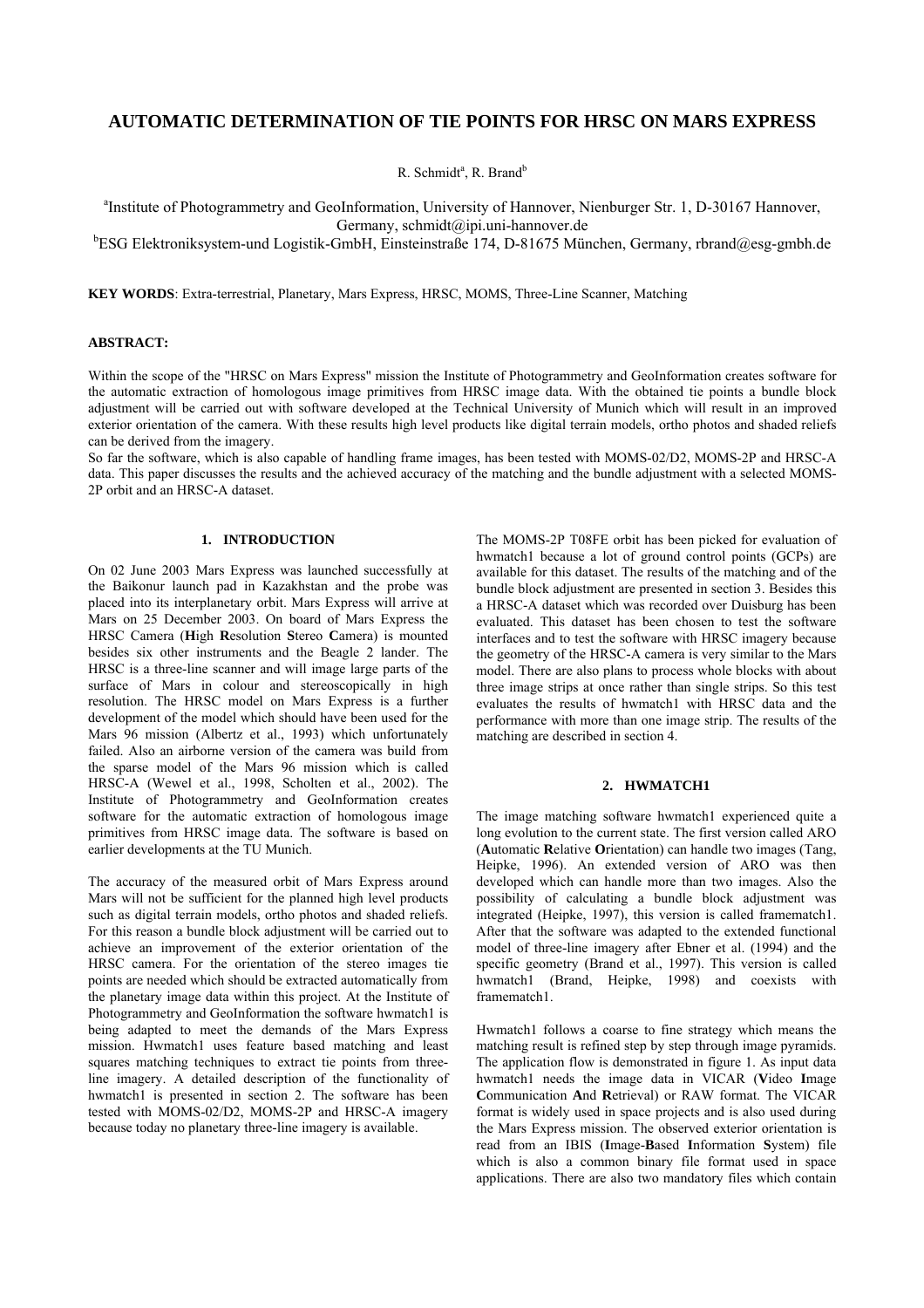the interior orientation and the calibration for each pixel. These files are created for each camera separately using data from the geometric calibration.

<span id="page-1-1"></span>

Figure 1: Application flow of hwmatch1

At the first stage hwmatch1 matches on the entire image and produces tie points via feature based matching. Point features are extracted using the Förstner operator (Förstner, 1986) and the images are matched pairwise in all combinations using the cross correlation coefficient as similarity measure. The tuples are generated with a RANSAC (**Ran**dom **Sa**mple **C**onsensus) algorithm (Fischler, Bolles, 1981) which is described further in Brand, Heipke (1998). To eliminate gross errors a geometric consistency check is done. A tilted plane is computed from all model points and their vertical distance to the plane is checked. If a point diverges from the average more than  $3\sigma_0$  the tuple is omitted. This procedure is very handy in eliminating errors in the local neighbourhood.

Recently LSM (**L**east **S**quares **M**atching) was integrated into hwmatch1 following the approach of Krupnik (1994) and Krupnik, Schenk (1997). Because it is the most accurate matching technique available it is possible to further refine the result of the feature based matching. The tie points are matched in all images simultaneously and the final model points are calculated. They serve as an approximation for the reducing of the search space on the next pyramid level. At this time no bundle adjustment between successive levels is carried out which improves the values of the exterior orientation.

Regarding the Mars Express mission such a bundle block adjustment may be necessary because the information about the orbit of the space probe will probably not accurate enough.

In hwmatch1 an intermediate level can be defined which is located between the top level and the level with the original resolution. Above this intermediate level the whole image is being processed and below the matching is performed only in image chips. This has the advantage that the complete image doesn't has to be processed at the larger pyramid levels which saves a considerable amount of computing time. This means that corresponding points are searched in areas only where points have been found before due to good texture. If the final level is reached the found tuples are written to an IBIS file which serves as input for the bundle block adjustment.

#### <span id="page-1-0"></span>**3. MOMS-2P**

During the MOMS-2P/Priroda mission, launched in April 1996, the Modular Optoelectronic Multispectral Stereoscanner MOMS-2P acquired digital high resolution, along track, threefold stereoscopic and multispectral imagery of the Earth's surface from the Russian space station MIR. The MOMS-2P/Priroda mission was the second use of the MOMS in space after the successful MOMS-02/D2 experiment in 1993.

The photogrammetric processing of the MOMS-2P/Priroda data was conducted by several German university institutes and the DLR - Remote Sensing Technology Institute. The major aim was the realisation of the entire photogrammetric processing chain, which starts with image correction and ends with the generation of digital terrain models (DTMs) and ortho photos.

The entire processing chain is described in Kornus et al. (1999a). Data of the three strips T083C, T08C5 and T08FE are used for geometric inflight-calibration and the sensor orientation by photogrammetric block adjustment. In addition a digital terrain model is derived. The comparison with a reference DTM of superior accuracy showed unexpected systematic undulations in the MOMS DTM. The height accuracy was about 8 m. These results were improved by Müller et al. (2001) by introducing more ground control points (GCPs) and choosing a smaller distance of orientation images (DOIs) of 70 image lines. The undulations mentioned above weren't present.

The Mode D data take T08FE is recorded from an ascending orbit, crossing the ground tracks of T08C5 and T083C to the west of Lake of Constance and north of Munich. The strip of T08FE (scenes #17 - #23) evaluated here contains 40741 image lines corresponding to approximately a strip length of 700 km with a swath width of 100 km. The ground pixel size of the imagery is 17.1 m at 377 km orbit altitude.

Kornus et al. (1999b) describe the lower accuracy of the exterior orientation parameters of the orbit T08FE, which is reflected in large bias estimates in their bundle block adjustment. Therefore better approximate values of the exterior orientation parameters are determined in a separate preprocessing step.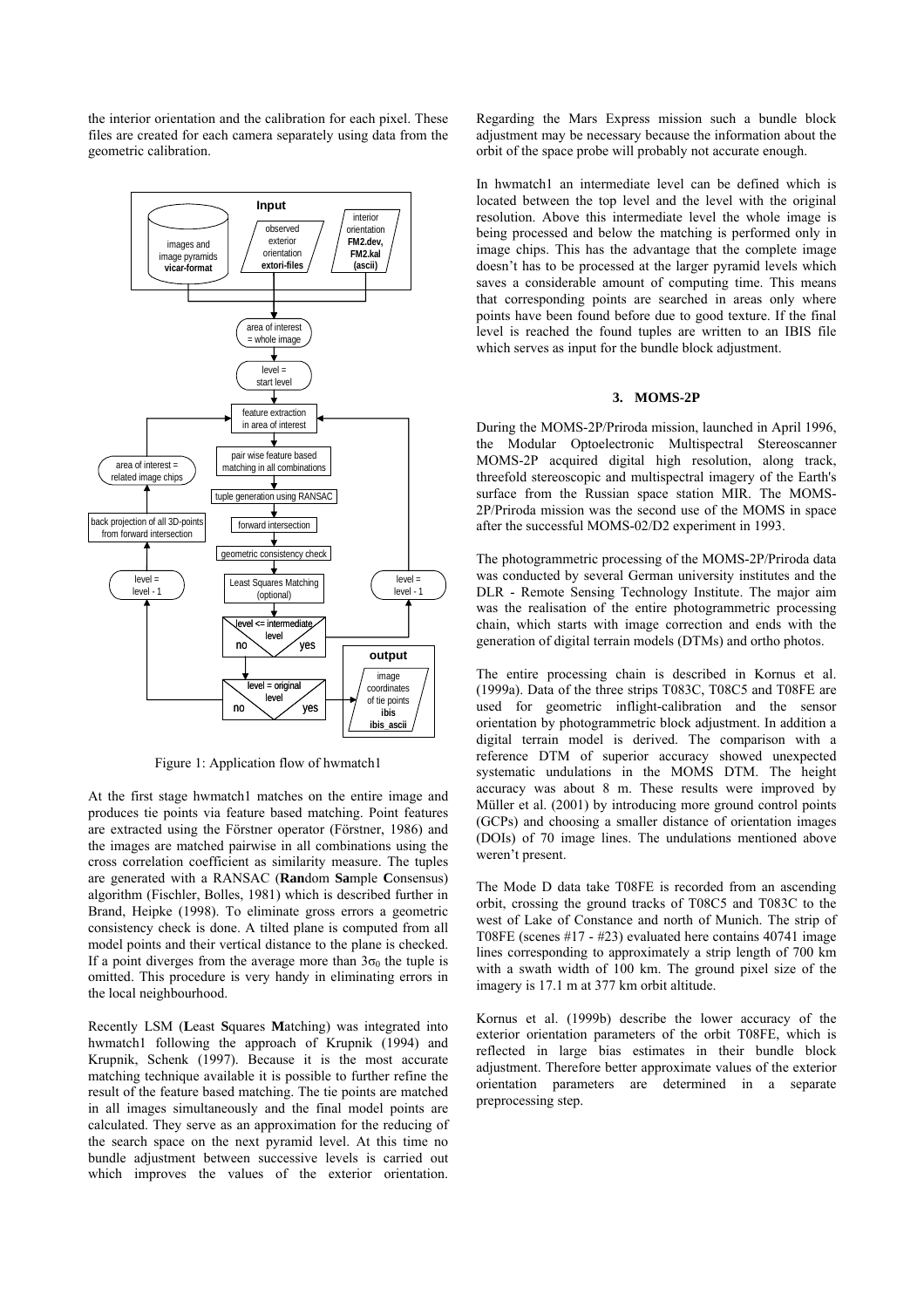First of all the MOMS images were converted into VICAR format and the orientation data and additional information were made available in the specific formats (calibration data or IBIS data). The matching of the seven scenes is done using a standard parameter set, which is characterised by the following: start-level 4, intermediate-level 2, Förstner parameter roundness 0.9, threshold of the correlation coefficient for pairwise point matching 0.73, image chips for the LSM 25x25 pixels. Similar parameters are used by Gruen, Zhang (2003).

At the beginning (scene #17) and at the end (scene #23) of the orbit T08FE only 2-ray points could be determined. Furthermore the matching is influenced by the appearance of many clouds in the scenes. The point distribution at the original image resolution is the following:

| <b>Scenes</b> | Lines*Samples | $2 - ray$ | $3$ -ray |
|---------------|---------------|-----------|----------|
| 17            | 5920*5800     | 1589      |          |
| 18            | 5920*5800     | 866       | 1249     |
| 19            | 5920*5800     | 1015      | 1162     |
| 20            | 5920*5800     | 1808      | 710      |
| 21            | 5920*5800     | 769       | 1587     |
| 22            | 5920*5800     | 2311      | 526      |
| 23            | 5920*5800     | 1719      |          |

<span id="page-2-0"></span>Table 1: Point distribution of the matched T08FE orbit.

In a first step blunders (2270 of 15311 homologous points) are eliminated after a bundle block adjustment. In the next step adjusted orientation parameters are calculated by another bundle block adjustment.

The bundle block adjustment is done with a prerelease of the software hwbundle (Spiegel et al., 2003), which is based on the principle of orientation images (Kornus, 1999). The tie points, which were found by hwmatch1, are introduced as observations with a standard deviation of 0.3 pixels. The orbit and attitude data of the exterior orientation were processed by the German Space Operation Center (GSOC) of the DLR. This resulted in positional data with a relative accuracy of 1 m and an absolute accuracy of 30-50 m. Therefore the bias of the positions was set to 0 m with a standard deviation of 30 m. No drift parameters for the positions are considered. For the attitude data the relative accuracy was set to 1 arcsecond and the attitude angles bias, linear and quadratic drifts were introduced as free unknowns. 218 ground control points (GCPs) were measured by the DLR in 1:50000 ( $SX = SY = 20$  m,  $SZ = 5$  m) and in 1:25000 ( $SX = SY = 15$  m,  $SZ = 5$  m) topographic maps. The points were measured in one channel (MOMS channel 6) and were transformed into the other channels by local least squares matching. Their standard deviation was set to 0.3 pixels. Only 60 GCPs were introduced into the bundle block adjustment. The remaining points deal as independent check points. The distribution of the tie points and the GCPs is shown in [figure 2.](#page-2-0) In cloudy areas and on the lakes no tie points were found.



Figure 2: Plot showing the distribution of the tie points and GCPs of T08FE.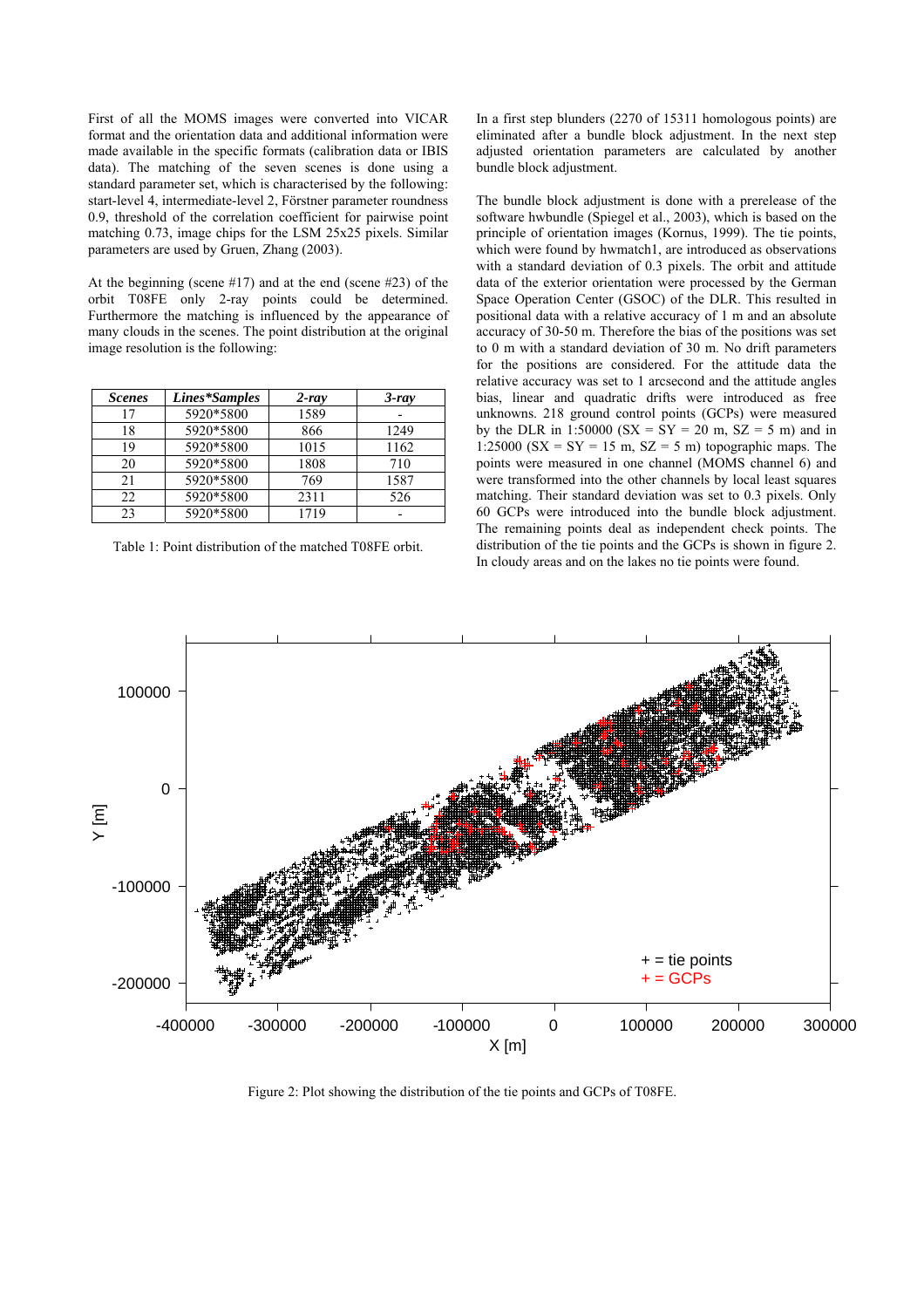The results of the empirical standard deviations calculated at 158 check points are shown in [table 2.](#page-3-1) In this step the calculated coordinates of the GCPs from the bundle block adjustment were compared to the values from the map. The standard deviation lies in the subpixel range.

|         | $SX$ [m] | $\parallel SY[ml]$ | $SZ$ [m] |
|---------|----------|--------------------|----------|
| 60 GCPs | 133      | 16.9               | . గ      |

<span id="page-3-1"></span>Table 2: Empirical standard deviations at 158 independent check points.

In addition a bundle block adjustment similar to Müller et al. 2001) was calculated. In this case 207 GCPs and no independent check points were introduced into the bundle block adjustment. The RMS values at the GCPs were determined and listed in [table 3.](#page-3-2)

|                    | <b>RMS</b> of GCP correction |         |         |  |
|--------------------|------------------------------|---------|---------|--|
|                    | $X$ [m]                      | $Y$ [m] | $Z$ [m] |  |
| Müller et. al 2001 | -9                           | 12.9    |         |  |
| 207 GCP            |                              | 8.5     | 0 9     |  |

<span id="page-3-2"></span>Table 3: Root mean square differences of the GCPs.

Although the values presented in [table 3](#page-3-2) should not be interpreted as independent figures, they demonstrate that the results obtained from the matching are comparable to the results of Müller et al. (2001). The independent check reveals especially in SZ a significant deviation to the results shown in [table 3.](#page-3-2) The processing of the MOMS-2P data shows that one aim of the matching, the delivery of high quality homologous points for the bundle block adjustment, which should compute an improvement of the exterior orientation of the camera, could be fulfilled.

## <span id="page-3-0"></span>**4. HRSC-A DUISBURG**

This dataset was recorded on 01 September 1998 over Duisburg-Grossenbaum by the BKG (Bundesamt für Kartographie und Geodäsie) and the DLR (Deutsches Zentrum für Luft- und Raumfahrt e.V.). Four image strips were flown in east west direction and there is also a cross strip available which was however not used. Strip no. 03 has been omitted too due to gross errors in the imagery but this doesn't pose a problem because the strips have a very large cross overlap. The analysed block therefore consists of three strips which are about 9000 lines long each. For the matching the nadir and the two stereo channels were used. The flying height was at about 2500 m resulting in a pixel size on the ground of about 20 cm. The covered surface is an urban area with nearly no changes in elevation except for the buildings and the trees. Due to flight turbulences distortions exist in the raw imagery [\(figure 3\)](#page-3-3).

The matching was carried out on the original level2-data which means no geometric corrections have been applied to the imagery prior to matching. It should be noted that this sequence of processing doesn't imply a suggestion to do matching on raw aerial three-line imagery. The reason for our processing chain was that we do not have a rectification module available. During the Mars Express mission no such distortion of the image data will occur. Since the minimal flying altitude of the space probe will be about 350 km above the surface and the

Martian atmosphere is very thin the space probe won't be exposed to turbulences like here on earth

<span id="page-3-3"></span>

Figure 3: A display detail of an HRSC-A image showing heavy distortion.

<span id="page-3-4"></span>

Figure 4: Distribution of the tie points on a display detail of one image (north is left).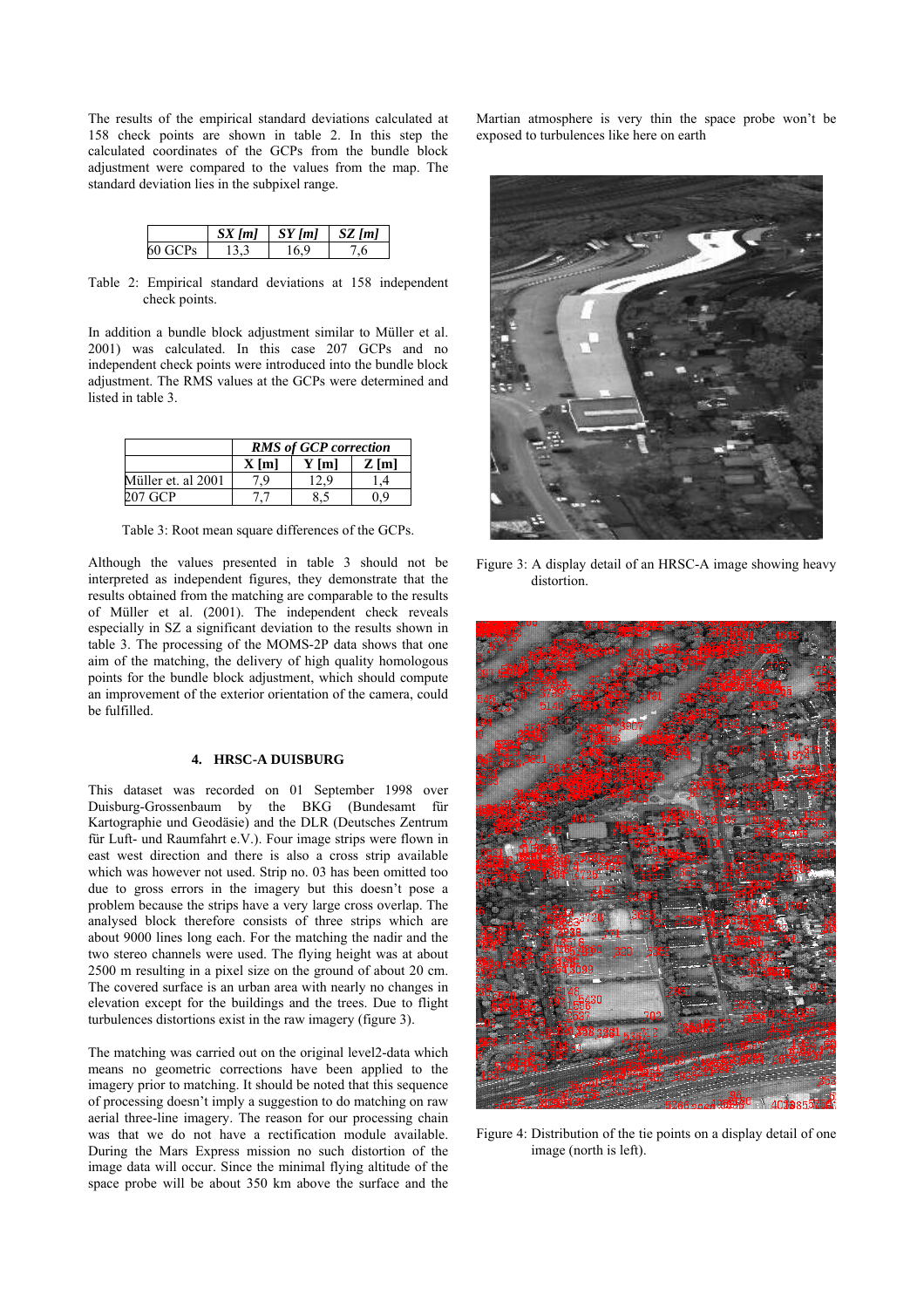The result of the matching shows an equal distribution of the tie points over the whole block as shown in [figure 5.](#page-4-0) A closer look reveals that there are some areas with a higher density of tie points and some areas which lack tie points. For example in the northwest there is a hole and the area is only covered by two images. It turns out that in one of these images there is heavy distortion similar to the one shown in [figure 3.](#page-3-3) In the middle of the block an incised line can be discovered. This is a railroad next to a large street [\(figure 4\)](#page-3-4) which both prevent the finding of accurate tie points presumably because of their repetitive patterns. Next to that railroad and the street a sports field can be found. Hardly any tie points were found on the playing field which has very low texture but this was to be expected. In the northeast the tie points form the outline of the golf course with a very low quantity of tie points on the fairway and many tie points in the trees.

After the matching a bundle block adjustment has been carried out with the software hwbundle. This piece of software is based on CLIC (Kornus, 1999) and is also being adapted to the special requirements of the Mars Express mission at the TU Munich (Spiegel et al., 2003). In the whole block a total of 32 GCPs are available which were measured with GPS. No robust adjustment has been carried out but 21 points with large residuals were manually eliminated. The adjustment yields a

theoretical standard deviation of  $SX = 0.12$  m,  $SY = 0.12$  m and  $SZ = 0.42$  m. Though no independent checks could be carried out the result can be considered as very good because the achieved standard deviation lies in the subpixel range. The value of SZ is a little bit higher but there are a lot of tie points in the trees which are difficult to match and to evaluate if they are right or wrong.

#### **5. CONCLUSIONS**

This paper presented the performance of the software hwmatch1 which will be used during the Mars Express mission to automatically derive tie points from the imagery of the HRSC camera. Two test results with MOMS-2P and HRSC-A imagery were shown. Concerning the test with the MOMS imagery, the comparison of our results with the adjustment of Müller et al. (2001) shows a similar accuracy at the GCPs. Hwmatch1 delivers correct tie points to improve the exterior orientation of the MOMS camera. The test with the HRSC-A imagery shows that hwmatch1 also delivers high quality tie points with challenging aerial three-line imagery. The standard deviations of the object points remain below the ground resolution.



<span id="page-4-0"></span>Figure 5: Distribution of the tie points of the HRSC-A block Duisburg (north is up).